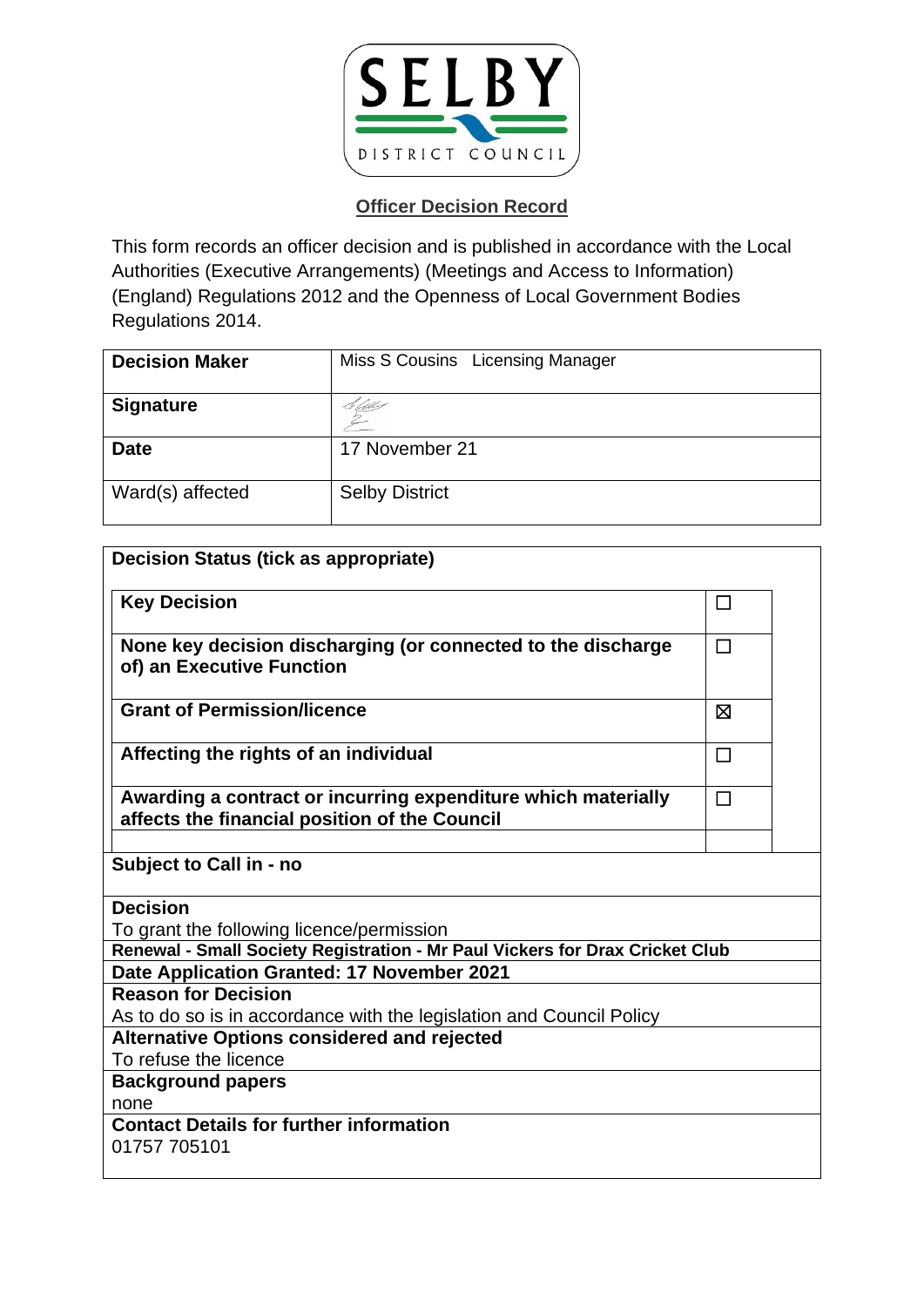

This form records an officer decision and is published in accordance with the Local Authorities (Executive Arrangements) (Meetings and Access to Information) (England) Regulations 2012 and the Openness of Local Government Bodies Regulations 2014.

| <b>Decision Maker</b>                                                                     | Miss S Cousins Licensing Manager |   |  |
|-------------------------------------------------------------------------------------------|----------------------------------|---|--|
| <b>Signature</b>                                                                          |                                  |   |  |
| <b>Date</b>                                                                               | 29 November 21                   |   |  |
| Ward(s) affected                                                                          | <b>Selby District</b>            |   |  |
| <b>Decision Status (tick as appropriate)</b>                                              |                                  |   |  |
| <b>Key Decision</b>                                                                       |                                  |   |  |
| None key decision discharging (or connected to the discharge<br>of) an Executive Function |                                  |   |  |
| <b>Grant of Permission/licence</b>                                                        |                                  | ⊠ |  |
| Affecting the rights of an individual                                                     |                                  |   |  |

 $\Box$ 

**Awarding a contract or incurring expenditure which materially affects the financial position of the Council**

**Subject to Call in - no**

**Decision**

To grant the following licence/permission

**New - Small Society Registration - Hensall Community Primary School Date Application Granted: 26 November 2021**

**Reason for Decision**

As to do so is in accordance with the legislation and Council Policy

**Alternative Options considered and rejected**

To refuse the licence

**Background papers**

none

**Contact Details for further information**

01757 705101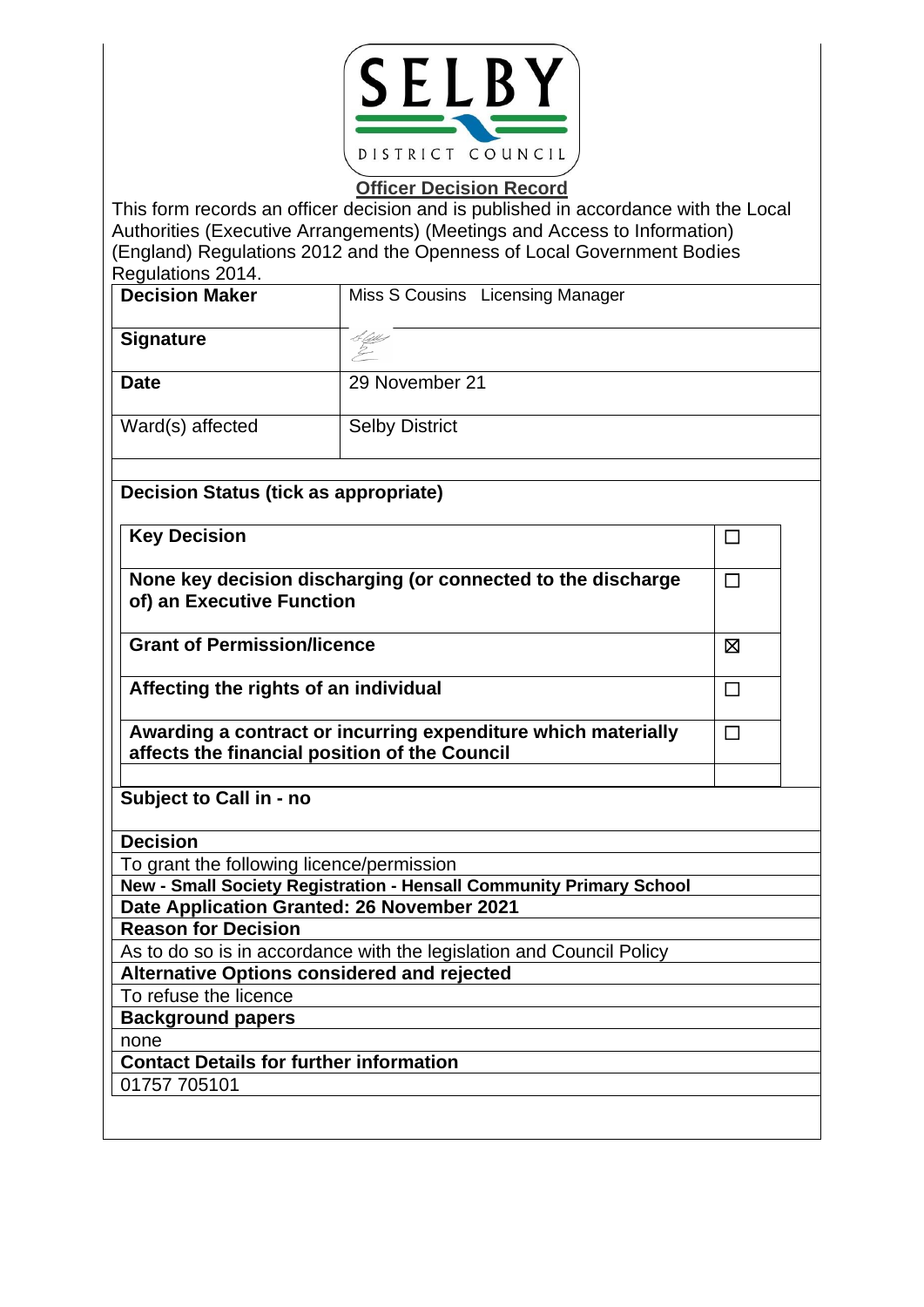

This form records an officer decision and is published in accordance with the Local Authorities (Executive Arrangements) (Meetings and Access to Information) (England) Regulations 2012 and the Openness of Local Government Bodies Regulations 2014.

| <b>Decision Maker</b> | Miss S Cousins Licensing Manager |
|-----------------------|----------------------------------|
| <b>Signature</b>      |                                  |
| <b>Date</b>           | 29 November 21                   |
| Ward(s) affected      | <b>Selby District</b>            |

| <b>Decision Status (tick as appropriate)</b>                                                                   |        |  |
|----------------------------------------------------------------------------------------------------------------|--------|--|
| <b>Key Decision</b>                                                                                            | $\Box$ |  |
| None key decision discharging (or connected to the discharge<br>of) an Executive Function                      | П      |  |
| <b>Grant of Permission/licence</b>                                                                             | ⊠      |  |
| Affecting the rights of an individual                                                                          | $\Box$ |  |
| Awarding a contract or incurring expenditure which materially<br>affects the financial position of the Council | П      |  |
| Subject to Call in - no                                                                                        |        |  |
| <b>Decision</b><br>To grant the following licence/permission                                                   |        |  |
| Renewal - Small Society Registration - Read School Parents & Friends Association -<br><b>The Read School</b>   |        |  |
| Date Application Granted: 25 November 2021                                                                     |        |  |
| <b>Reason for Decision</b>                                                                                     |        |  |
| As to do so is in accordance with the legislation and Council Policy                                           |        |  |
| <b>Alternative Options considered and rejected</b>                                                             |        |  |
| To refuse the licence                                                                                          |        |  |
| <b>Background papers</b>                                                                                       |        |  |
| none                                                                                                           |        |  |
| <b>Contact Details for further information</b>                                                                 |        |  |
| 01757 705101                                                                                                   |        |  |